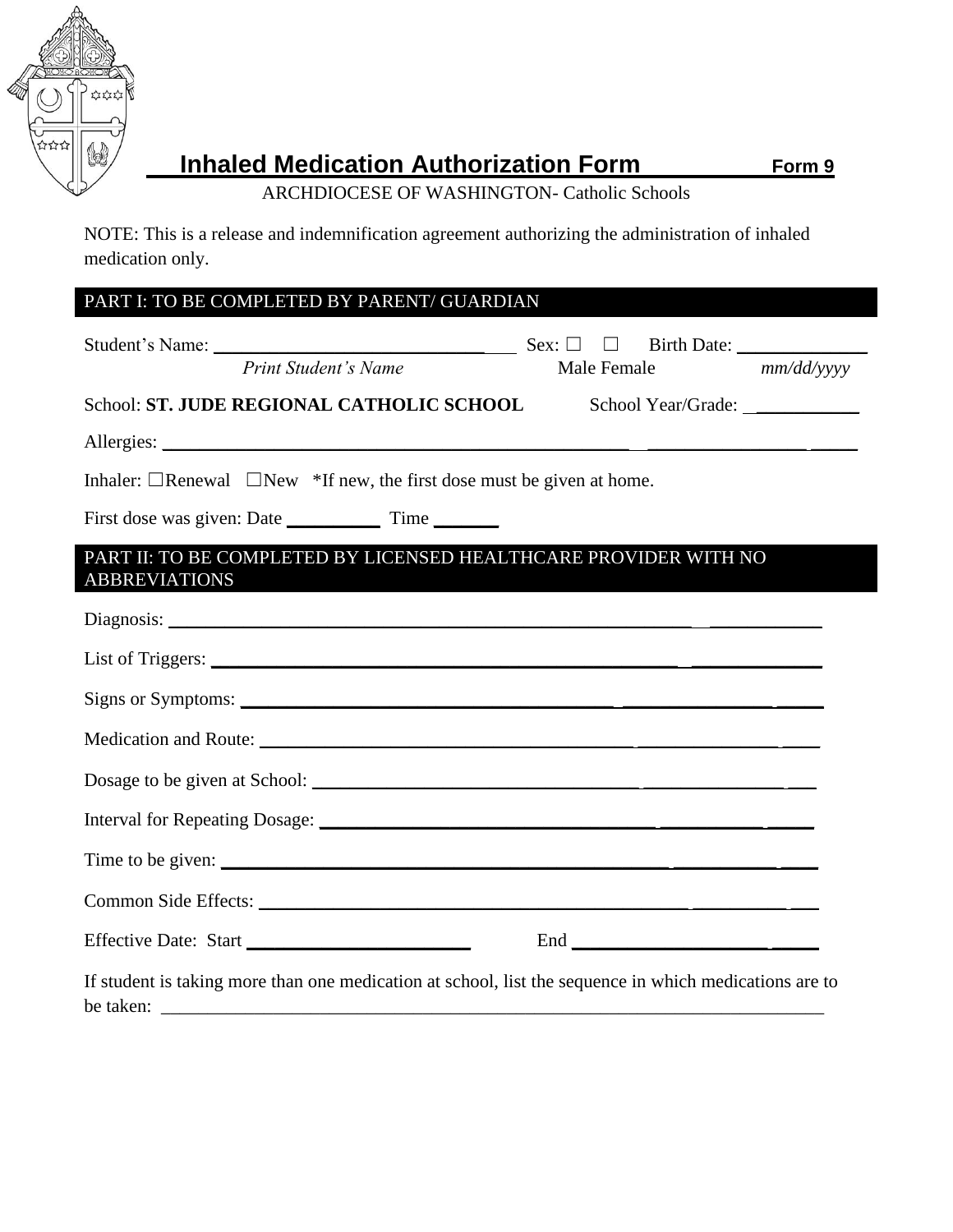Check appropriate boxes:  $\Box$  I believe that this student has received adequate information on how and when to use an inhaler, and has demonstrated its proper use.  $\Box$  The student is to carry an inhaler during school hours and during sanctioned events with principal/nurse approval (An additional inhaler, to be used as a backup, will be kept in the clinic or some other approved school location).  $\Box$  It is not necessary for the student to carry an inhaler during school, the inhaler will kept in the clinic or some other approved school location.  $\Box$  Asthma Action Plan Licensed Healthcare Provider: \_\_\_\_\_\_\_\_\_\_\_\_\_\_\_\_\_\_\_\_\_\_\_\_\_\_\_\_\_\_\_\_\_\_\_\_\_ Phone: \_\_\_\_\_\_\_\_\_\_\_\_\_\_\_ Signature of LHCP: \_\_\_\_\_\_\_\_\_\_\_\_\_\_\_\_\_\_\_\_\_\_\_\_\_\_\_\_\_\_\_\_\_\_\_\_\_\_\_\_\_\_\_\_\_ Date: \_\_\_\_\_\_\_\_\_\_\_\_\_\_\_\_ Parent/ Guardian: \_\_\_\_\_\_\_\_\_\_\_\_\_\_\_\_\_\_\_\_\_\_\_\_\_\_\_\_\_\_\_\_\_\_\_\_\_\_\_\_\_\_\_\_\_\_\_ Phone: \_\_\_\_\_\_\_\_\_\_\_\_\_\_\_ Signature of Parent/ Guardian: \_\_\_\_\_\_\_\_\_\_\_\_\_\_\_\_\_\_\_\_\_\_\_\_\_\_\_\_\_\_\_\_\_\_\_\_\_ Phone: \_\_\_\_\_\_\_\_\_\_\_\_\_\_ Signature of Student (Required if student carries inhaler): \_\_\_\_\_\_\_\_\_\_\_\_\_\_\_\_\_\_\_\_\_\_\_\_\_\_\_\_\_\_\_\_\_\_\_\_\_ PART III: TO BE COMPLETED BY PRINCIPAL AND REGISTERED NURSE

Check as appropriate:

 $\Box$  Parts I, II, and Parent Information are completed including signature. (It is acceptable if Part II is written on the LHCP stationery or prescription pad).

 $\Box$  Inhaler is appropriately labeled.  $\Box$  Date by which any unused medication is to be collected by the parent (within one week after expiration of the physician order or on the last day of school).

 $\Box$  I have reviewed the proper use of the inhaler with the student and  $\Box$  agree/  $\Box$  disagree that the student should self-carry in school).

| Signature of Nurse:     | Date |
|-------------------------|------|
| Signature of Principal: | Date |